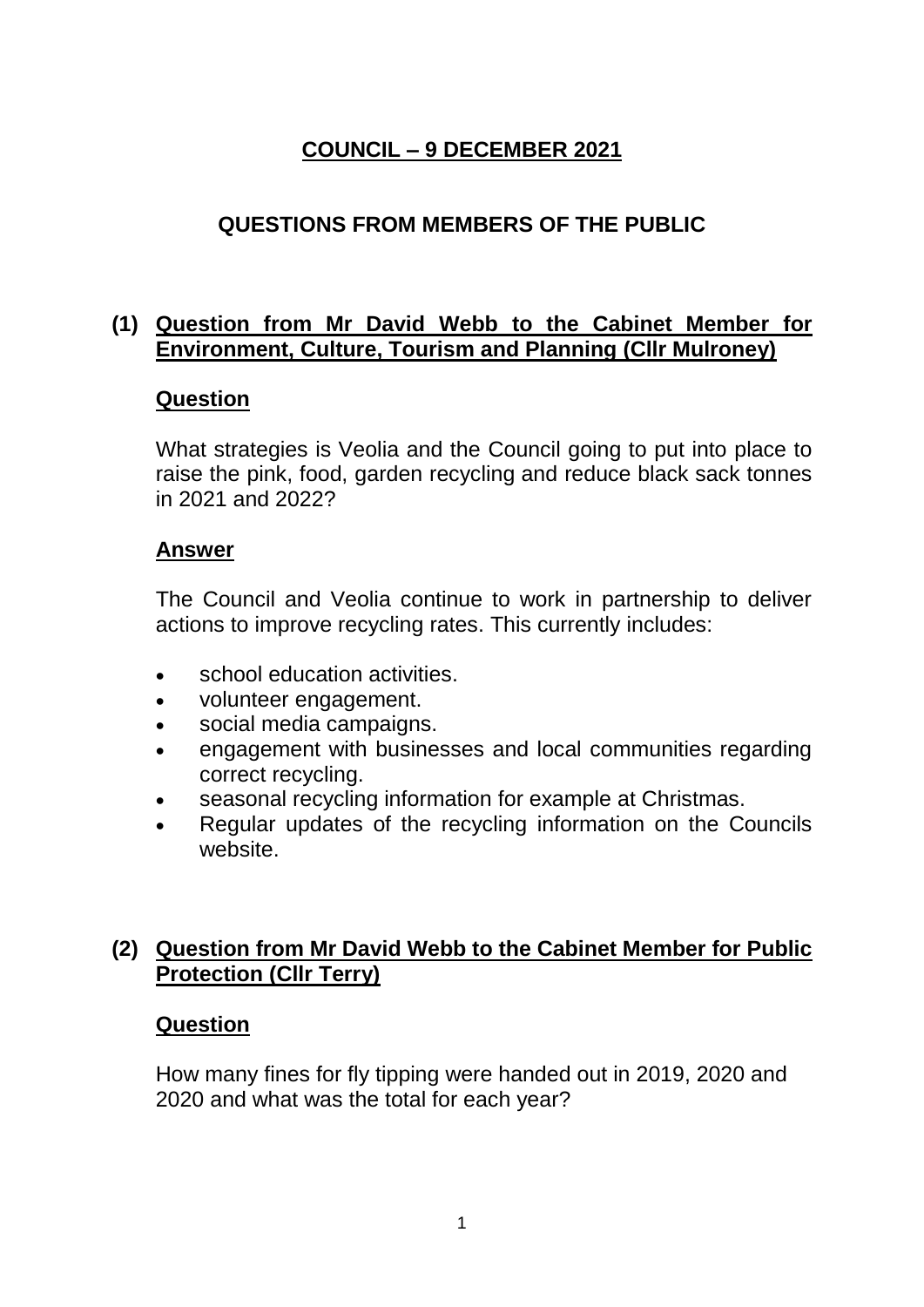The Council's environmental enforcement policy prioritises recycling education and engagement before formal enforcement action, to ensure that residents and business have the opportunity to comply with environmental legislation.

In 2019/20, 31 Fixed Penalty Notices and 19 statutory notices for littering, fly-tipping and duty of care infringements, were issued by the Council.

In 2020-21, the Council undertook 300 investigations into fly-tipping, 71 warning letters were issued and 30 duty of care inspections relating to businesses were carried out, although further formal enforcement activity was impacted by the COVID-19 pandemic.

In the current financial year to September 2021, 271 fly-tipping investigations have been undertaken, 103 warning letters have been issued and 63 duty of care inspections relating to businesses have been carried out.

The Council has recently recruited an additional Enforcement Officer to carry out enforcement activity in hot spot areas of flytipping.

### **(3) Question from Ms Lydia Hyde to the Cabinet Member for Environment, Culture, Tourism and Planning (Cllr Mulroney)**

#### **Question**

It was great to see women's sport have a platform in Southend recently with the Ladies bike tour. However, the largest team sport for women in the UK is netball, and rather staggeringly there are over one hundred active teams in Southend alone, including adult, youth and non-competitive groups. There are even 'walking netball' clubs for those with mobility challenges.

Despite this popularity in our city, the local facilities do not match demand, especially with the outdoor courts at Garon Park falling into disrepair. This has forced the leagues and many teams to need to travel out of borough to play and train. This is not only frustrating for players, and causing congestion on our roads, but is also a loss of revenue for the Council, with bordering authorities drawing in thousands each week from netball courts.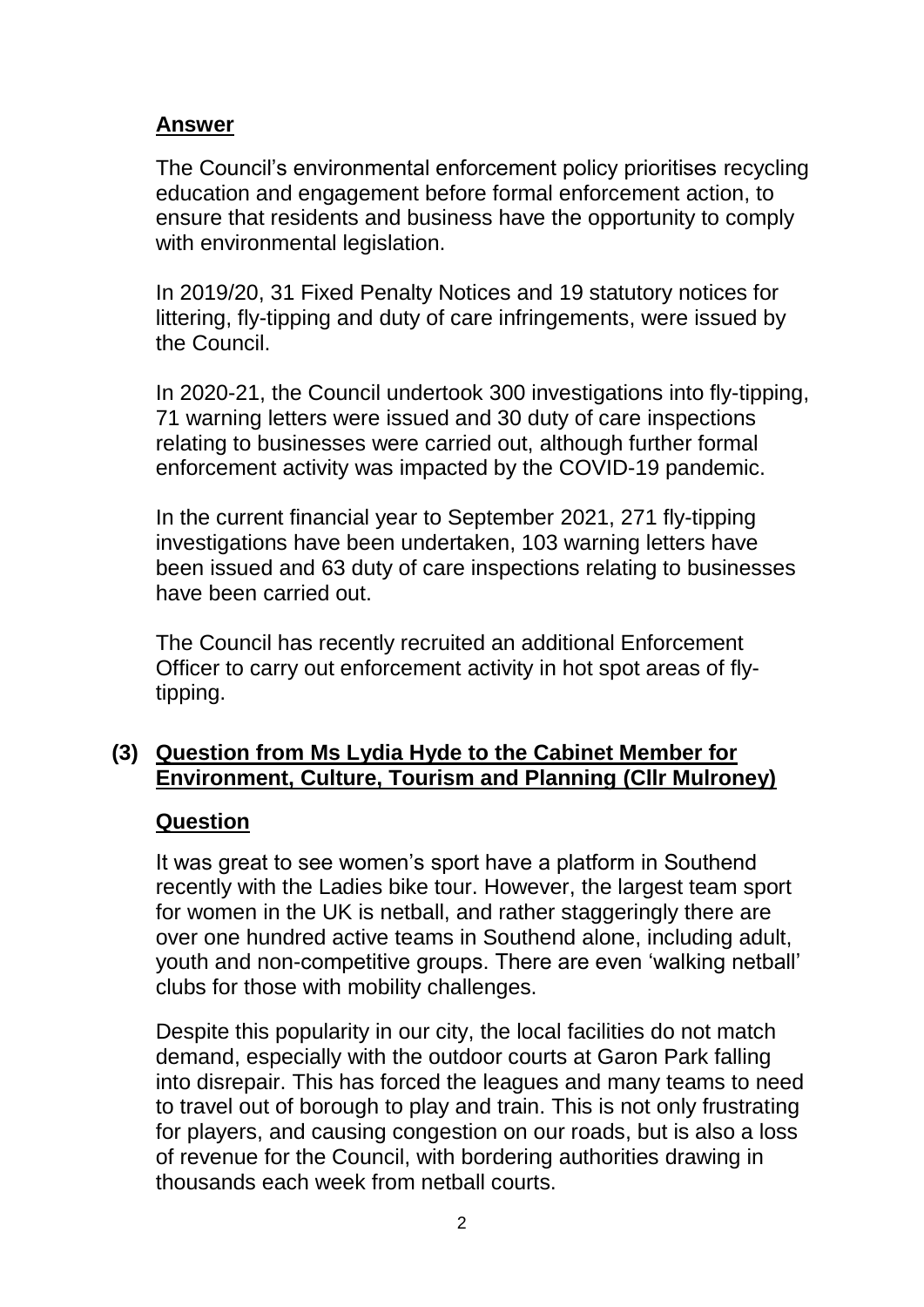Would the portfolio holder consider investment into our netball facilities, with appropriately surfaced courts and flood lighting, allowing the thousands of keen netballers in Southend to train and play locally, and attracting much needed revenue into the Council?

### **Answer**

Thank you for raising this point about netball provision in the area which I know is being delivered at variety of sites, some of which are outside Southend's boundary. Participation in sport is important and I have asked our officers to actively investigate this matter and identify what improvements could be possible with appropriate partners for more provision in the Borough. I have asked that this investigation be undertaken as soon as possible, especially into potential funding opportunities.

#### **(4) Question from Ms Lydia Hyde to the Cabinet Member for Transport, Asset Management and Inward Investment (Cllr Woodley)**

#### **Question**

Cuckoo corner is a busy roundabout that provides a vital junction between Victoria Avenue, Prince Avenue, Manners Way, and Priory Crescent. However, at peak times this can often get clogged up by traffic waiting for one exit, including by HGVs, therefore blocking other users from traversing the roundabout and unnecessarily exacerbating the congestion. This is extremely frustrating for residents who live on these roads, who have considerable time added wherever they try to drive to and from their homes, as well as for people in the East of the borough for whom this is their only viable route home.

Would the portfolio holder agree to have an engineering assessment at this roundabout to install a box junction at the bottom of Manners Way to alleviate this issue and allow for freer movement of traffic?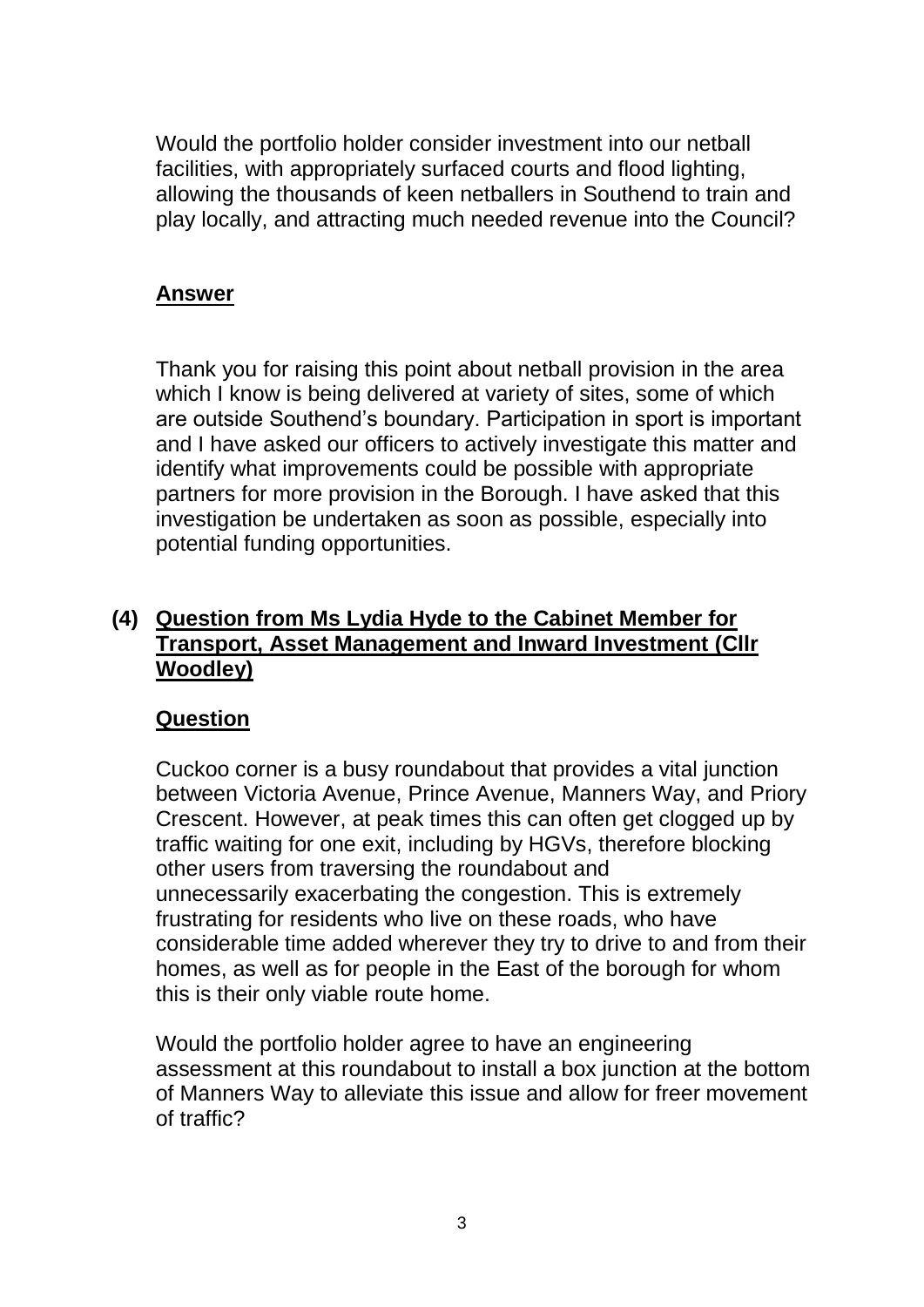Having recently completed the Bell Junction improvement works and a systems recalibration exercise, it is important that the Council evaluate the results of this work before undertaking any possible interventions. As a result, we will monitor the traffic behaviour for a period of 3 months then evaluate the data and determine if additional works are required.

### **(5) Question from Mr Owen Cartey to the Cabinet Member for Public Protection (Cllr Terry)**

### **Question**

It has been promised by councillors across the Southend Borough since 2019 that adequate CCTV provisions would be made alongside Ambleside Drive and other areas where criminal activity is providing extensive social damage to the livelihoods of the communities that live there. These are promises that predate the Covid-19 pandemic.

I am certain that everybody in this place agrees that it should be the Council's priority to help our dedicated community groups like Project Southchurch, SHIP and others to reclaim our streets from the prostitution and drug activity that has taken hold, so that our public spaces can be used by our children and our community.

For the last three months posts have been erected along Ambleside Drive, but with no cameras attached to them.

Could the Cabinet Member please confirm to me when this promise from 2019 will finally be fulfilled and working CCTV fitted in these sites?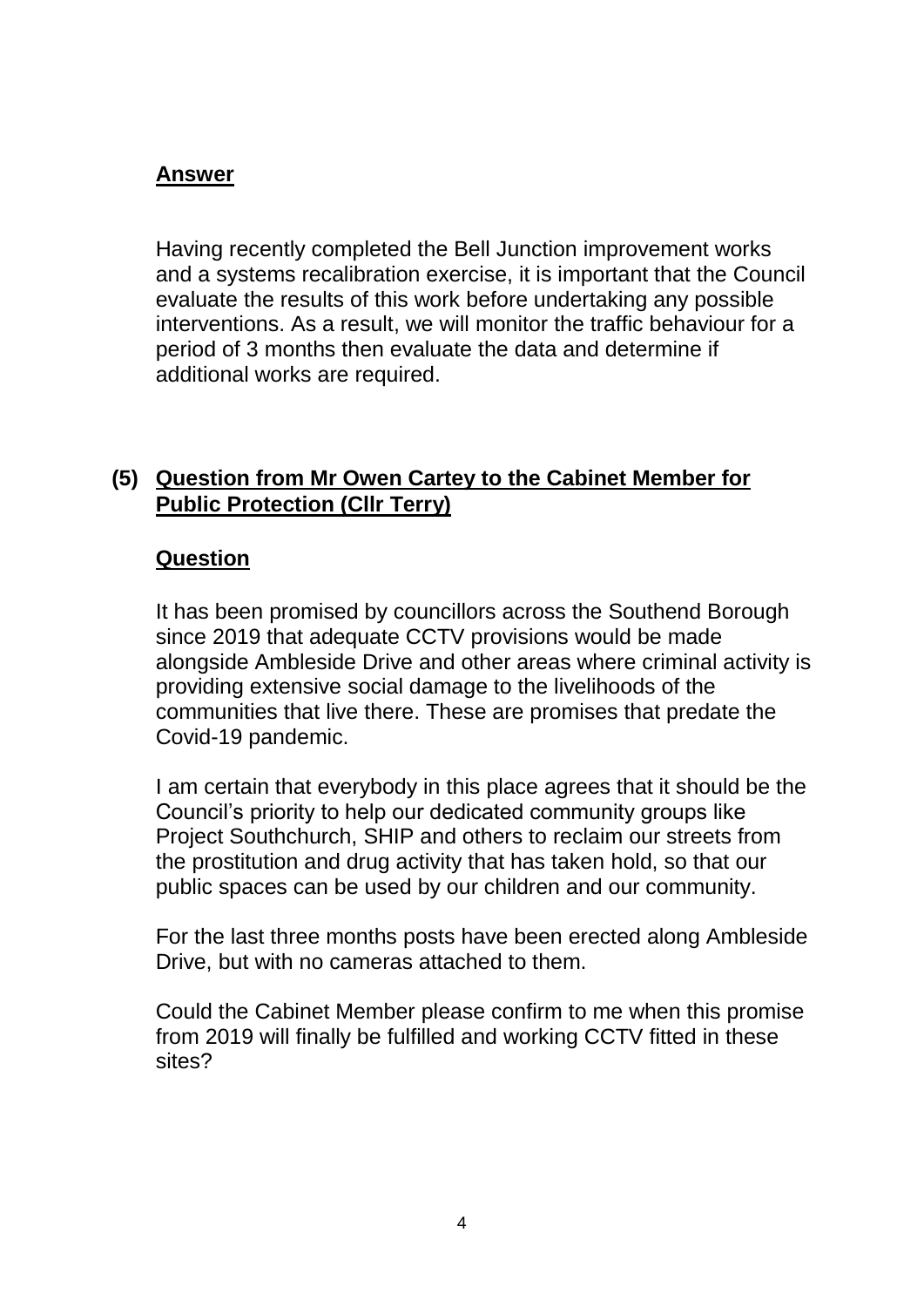The £2 million upgrade to the Council's CCTV system is the biggest programme of works to the network for over 20 years. In total, 42 new column installations will take place, all analogue cameras will be replaced with digital, and a new operating system will be installed in the control room. This work is due to be completed by April 2022.

The upgrade work at Ambleside Drive, which includes fitting cameras to the new columns and connecting the infrastructure to the CCTV control centre, is due to be completed by the middle of February 2022.

Once the cameras are live at Ambleside, in addition to monitoring the cameras directly, the Council will have the ability to send direct live feed to Southend Police Station and Essex Police Headquarters at Chelmsford.

Both the Police and the Council's Community Safety Teams are aware of the current issues in Ambleside Drive, and a number of actions to address these are in hand, including a review of lighting at the site.

### **(6) Question from Mr Kevin Ryan to the Cabinet Member for Environment, Culture, Tourism and Planning (Cllr Mulroney)**

#### **Question**

How much tree planting has taken place across Shoeburyness this year?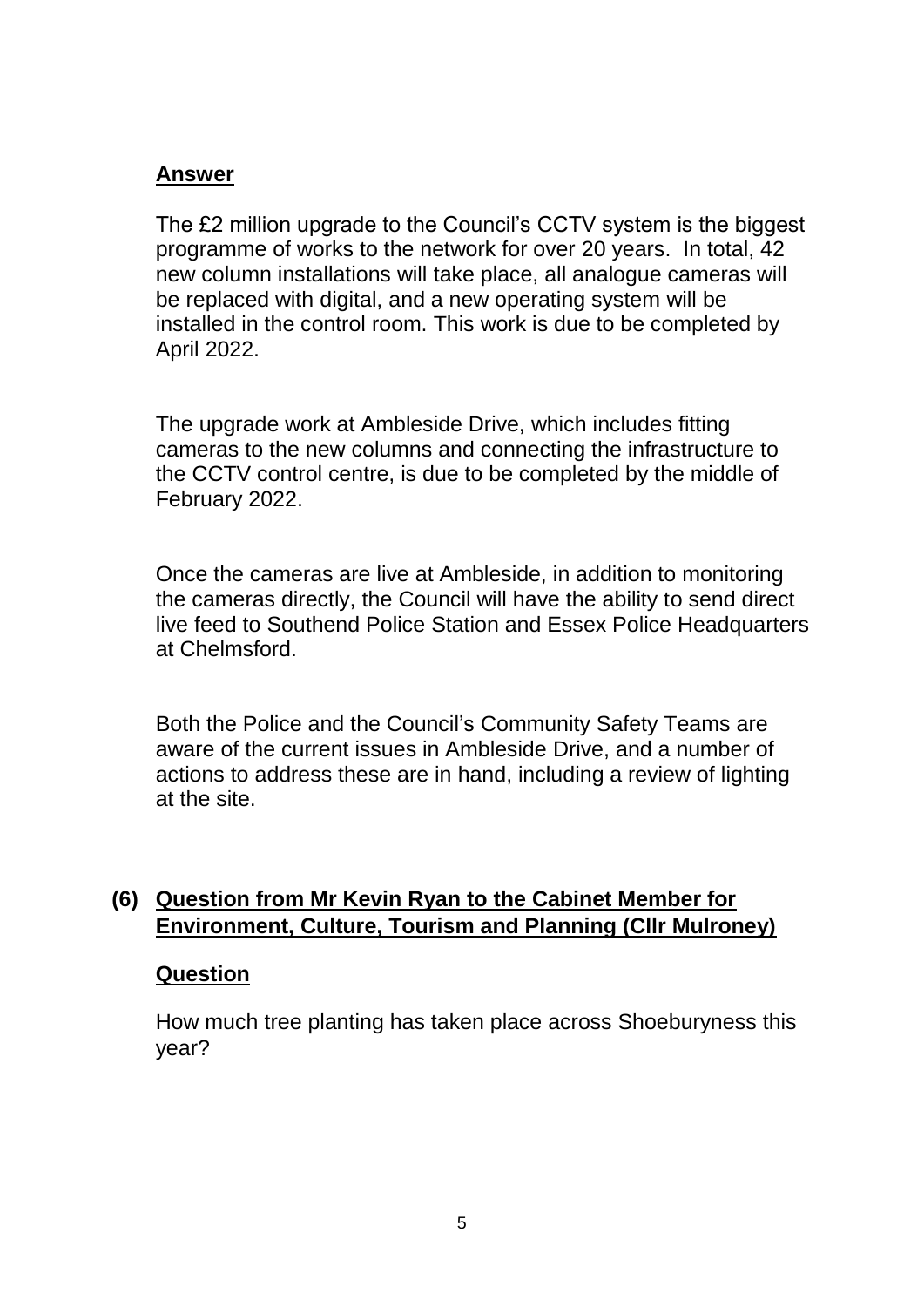Tree planting for the 2021/22 financial year takes place during the winter, therefore works on the ground to plant trees have only commenced recently. As of 3 December 2021, 31 standard trees have been planted in the Shoeburyness area this year.

Planting will continue throughout this winter, and it is anticipated that over 700 container grown standard trees will be planted across the Borough this planting season.

I would like to urge residents and businesses of Shoebury and the Borough to also take part as much as they can in tree planting on their own property, so that we can enhance the canopy cover of the Borough overall.

### **(7) Question from Mr Kevin Ryan to the Cabinet Member for Environment, Culture, Tourism and Planning (Cllr Mulroney)**

### **Question**

Given the global, national regional and local interest in the declaration at COP 26 to the promise to end and reverse deforestation by 2030, what additional steps do the Council plan for the next 8 years for Southend on Sea and specifically Shoeburyness?

#### **Answer**

The Council's parks and climate change teams will continue to work collaboratively to assess opportunities across the Borough for increased tree growing across Council owned land. Tree planting, alongside the enhancement of green infrastructure in development, will be supported by strengthened policies in the forthcoming Local Plan.

Through its stakeholder engagement programme, the Council will be supporting communities across the Borough in delivering tree planting in and around their homes, but we would urge residents and businesses to plant more trees on their own land because the Council cannot do this on its own, and if we want a greener Borough everyone needs to play their part.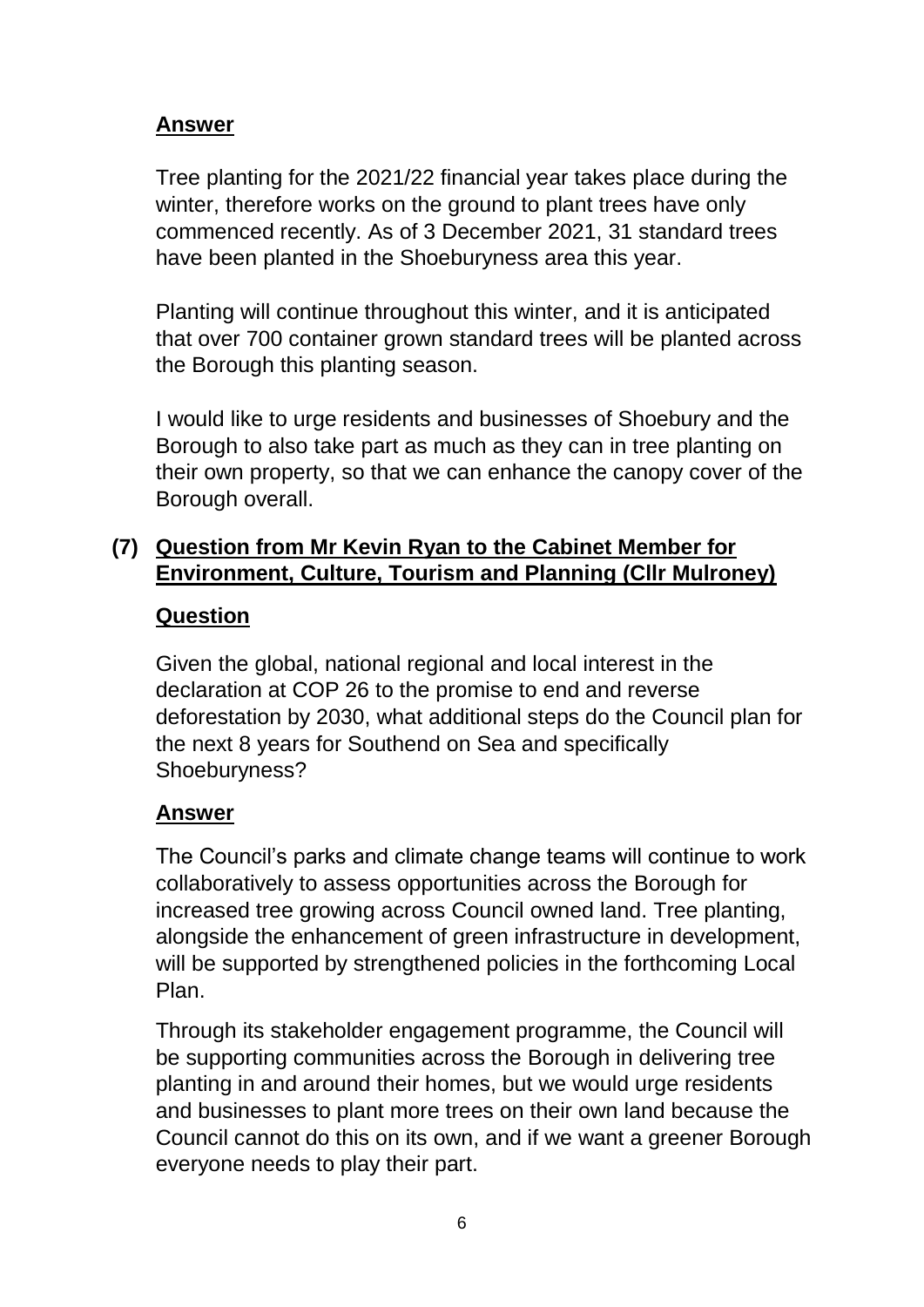### **(8) Question from Ms Shahid Nadeem to the Cabinet Member for Environment, Culture, Tourism and Planning (Cllr Mulroney)**

### **Question**

Residents of Prittlewell heard the news of development and planning about Roots Hall stadium. Could the cabinet Member please tell me how many new houses are planned for the new development on the site of Roots Hall?

## **Answer**

The application proposes 502 new homes for the Roots Hall site under planning application reference 19/01985/FULM.

# **(9) Question from Ms Shahid Nadeem to the Cabinet Member for Environment, Culture, Tourism and Planning (Cllr Mulroney)**

## **Question**

What impact will this have on parking and other civic facilities for existing residents in the area and what mitigation will the Council and developers do to address these issues?

### **Answer**

The development has been found to have an acceptable impact on parking in the area. The scheme provides 504 car parking spaces in full compliance with the Council's adopted parking standards. This includes 1 for 1 parking for each of the homes proposed and 2 car club parking spaces. The scheme also includes a policy compliant 502 cycle parking spaces and 16 motorcycle parking spaces. The controls on the application secure the provision of travel plan measures to encourage travel by non-car modes in this sustainable location and funding to explore the introduction of a controlled parking zone. More generally the scheme has been designed to facilitate pedestrian movements.